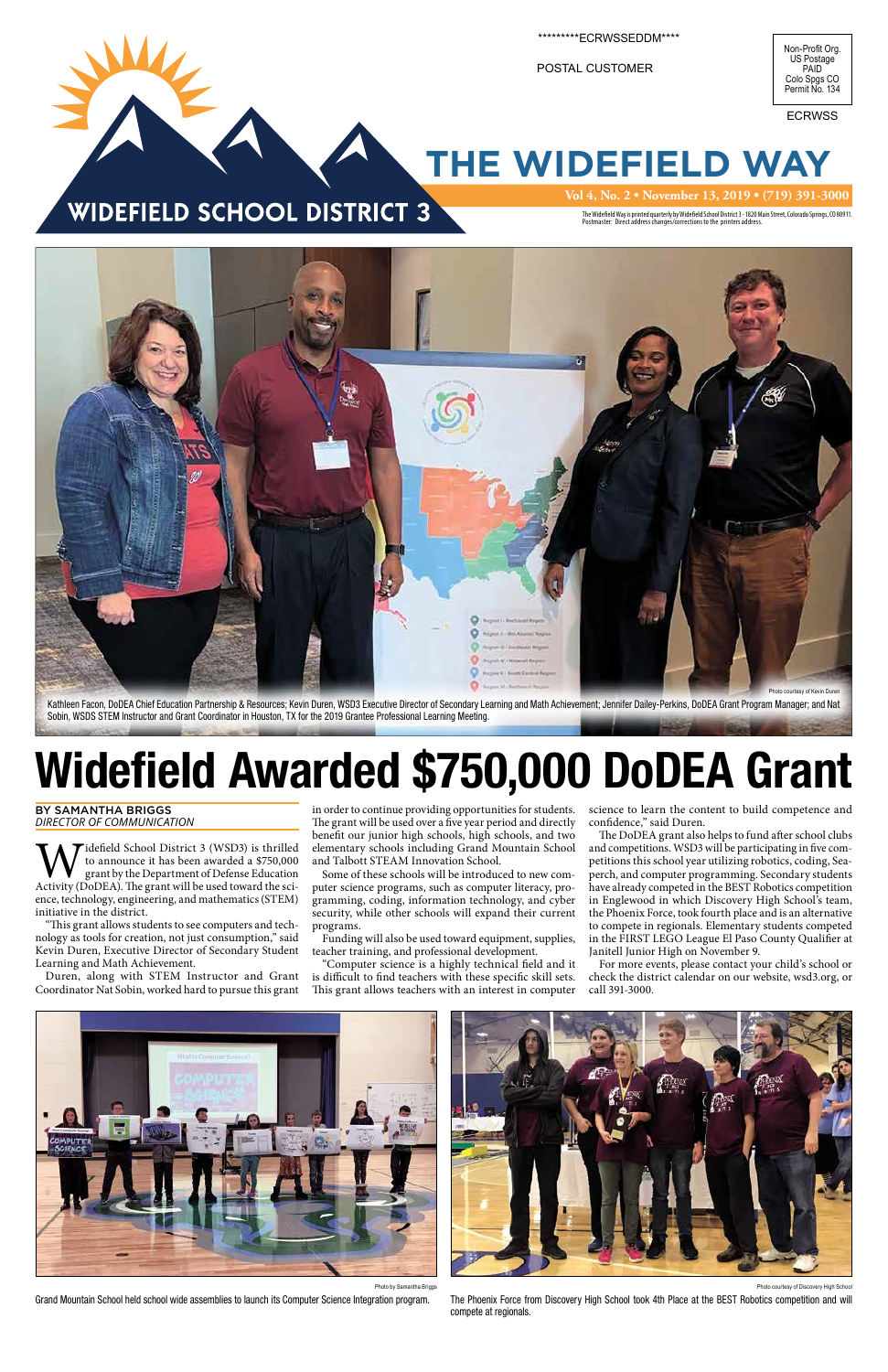



On those crazy days, just know that I have your back. With my help and the backing of my great team, I'll have you back on the road and driving happy in no time. Like a good neighbor, State Farm is there.® CALL FOR A QUOTE 24/7.



COLORADO SPRINGS

## When everyone forgets how to drive.



I'm your agent for that.

1001195.1

State Farm Mutual Automobile Insurance Company State Farm Indemnity Company

*&StateFarm***™** 

Bloomington, IL

Chad J Atherton, Agent 6724 Camden Blvd Fountain, CO 80817 Bus: 719-393-6001 yourcoloradospringsinsurance.com

The Manufacturing Industry<br>Learning Lab (MiLL) is one<br>of the Best Trade Schools in<br>Colorado Springs. The MiLL took Learning Lab (MiLL) is one of the Best Trade Schools in Silver in the Best Of Colorado Springs contest put on by the Colorado Springs Independent (Indy). Each year the Indy collects nominations to create ballots for readers to vote on the "Best Of" in a variety of categories.

The MiLL, located on 4450 Foreign Trade Zone

## Public Library 1/4v

**Security** 

## MiLL Named Best Trade School

BY SAMANTHA BRIGGS *DIRECTOR OF COMMUNICATION*

On the manufacturing side of the house, first and second year students are designing and building short cabinets with drawers. Third year students are reconstructing a wooden desk and other office furniture, and fourth year students are making cabinets to be placed inside the modular home.



On the construction side of the house, third year students in the Careers in Construction program are building a modular home designed by Clayton Homes, which is owned by Berkshire Hathaway Group. The students will use the skills they have learned in the classroom setting: carpentry, plumbing, electrical and OSHA10 safety, to construct a new home on school grounds. First and second year students in the construction program are building dog houses, chicken coops, and playhouses that will soon be for sale to the public.

Starting next semester, a welding program will be added for high school students in the Pikes Peak region. We will share more information on that program next semester.

To learn more about the MiLL, schedule a tour, or become a partner, visit the district website at wsd3.org or call 719-391-3595.

Photo by Carolyn Stephen

Brielle Emerson, Mesa Ridge High School freshman, uses table saw to cut boards for her cabinet with the help of volunteer Andrea Torrez.

Photo by Samantha Briggs

Careers in Construction students at the Manufacturing Industry Learning Lab (MiLL) put up walls on their home build project.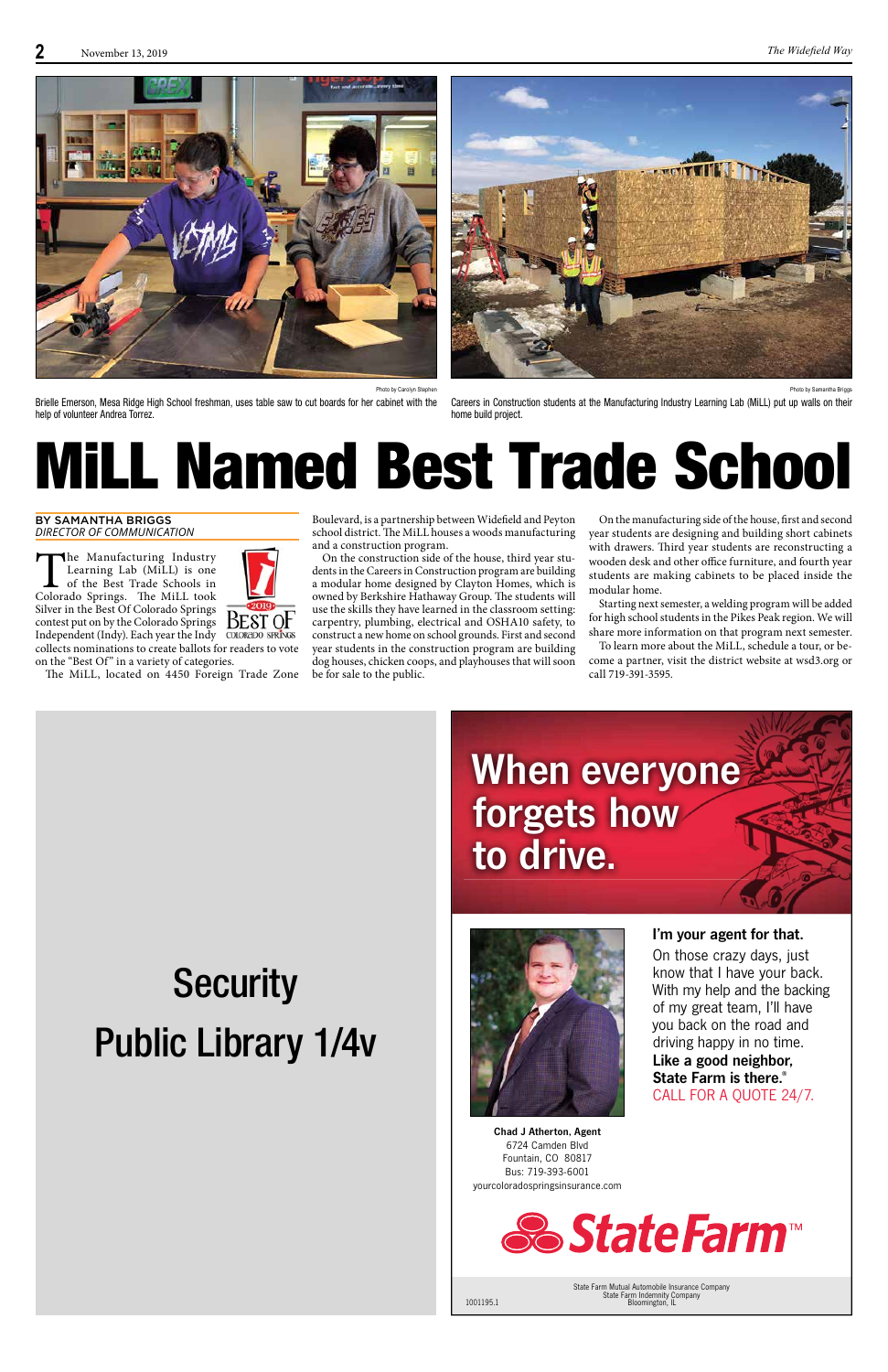# Safety & Security Improvements

# It's Open Enrollment Time!

#### **BY SAMANTHA BRIGGS** *DIRECTOR OF COMMUNICATION*

Sudent and staff safety is our num-<br>District 3 (WSD3). We know students<br>cannot learn and staff cannot work if they ber one priority in Widefield School District 3 (WSD3). We know students cannot learn and staff cannot work if they do not feel safe.

This school year, we were able to add additional security officers across the district. We currently have four highly trained security officers who are part of our mobile team. These officers patrol the entire district and assist buildings as needed. We have campus

supervisors at all our secondary schools, as well as three School Resource Officers (SRO) with the El Paso County Sheriff's Office. WSD3 also has a security officer located at the Manufacturing Industry Learning Lab (MiLL).

thing that is not safe. A student can always talk to a staff member, family member or trusted adult. We also strongly encourage the use of Safe2Tell, a safe and anonymous way to report information. You can text, email or call a tip line any time of the day to make a difference in your community.

In addition to personnel, we were able to add additional security cameras to schools and district buildings. We've also updated life safety systems such as fire alarms and door locks.

As you may be aware, all of our outside doors are locked during the school day and outside visitors are asked to identify them-

Widefield School District 3 has many schools that offer a variety of unique programs<br>and educational opportunities for students. If you would like your child to at-<br>tend one of our schools that is not your neighborhood sch and educational opportunities for students. If you would like your child to attend one of our schools that is not your neighborhood school, you may submit a Boundary Waiver to the school of your choice.

The open enrollment period ends on February 28, 2020. Boundary waiver forms are

available at each school building, central registration, and online at wsd3.org. Please turn in your boundary waiver to the front office of the school you wish to attend.

selves and what their business is before being buzzed into a school. If a visitor has business that requires them to have access to the rest of the building then their driving license is scanned through our Raptor System which checks several databases to do a quick background check on that individual. Upon getting clearance from the Raptor System, a badge is printed with the person's picture and name which they should wear at all times while in the school building.

With all that in place, parents and guardians can help us by encouraging your student to let an adult know if they see or hear some-

We appreciate the community's support in helping to keep our students and staff safe. You can find more information about our safety protocols by visiting the district website at wsd3.org or call 391-3000.

If you are currently on a boundary waiver for the 2019-2020 school year, you will need to submit a new boundary waiver for 2020-20121 school year.







- · PERFORMING ARTS PROGRAMS
	- · PROJECT LEAD THE WAY
	- · VOCATIONAL PROGRAMS



• PATHWAY CLASSES FOR **COLLEGE/WORKFORCE READINESS** · PERFORMING ARTS PROGRAMS



. TUITION FREE K - 8TH GRADE · SMALL CLASS SIZE · AFTER SCHOOL ACTIVITIES



**GRAND MOUNTAIN SCHOOL** 

· COMPUTER SCIENCE **IINNOVATION SCHOOL** · PRE-K TO 8TH GRADE



- D<sub>3</sub> MY **WAY**
- · ONLINE BLENDED LEARNING PROGRAM · FLEXIBLE SCHEDULE · 21ST - CENTURY LEARNING



FOR MORE INFORMATION CALL  $(719)$  391-3000

> **OR VISIT** WWW.WSD3.ORG